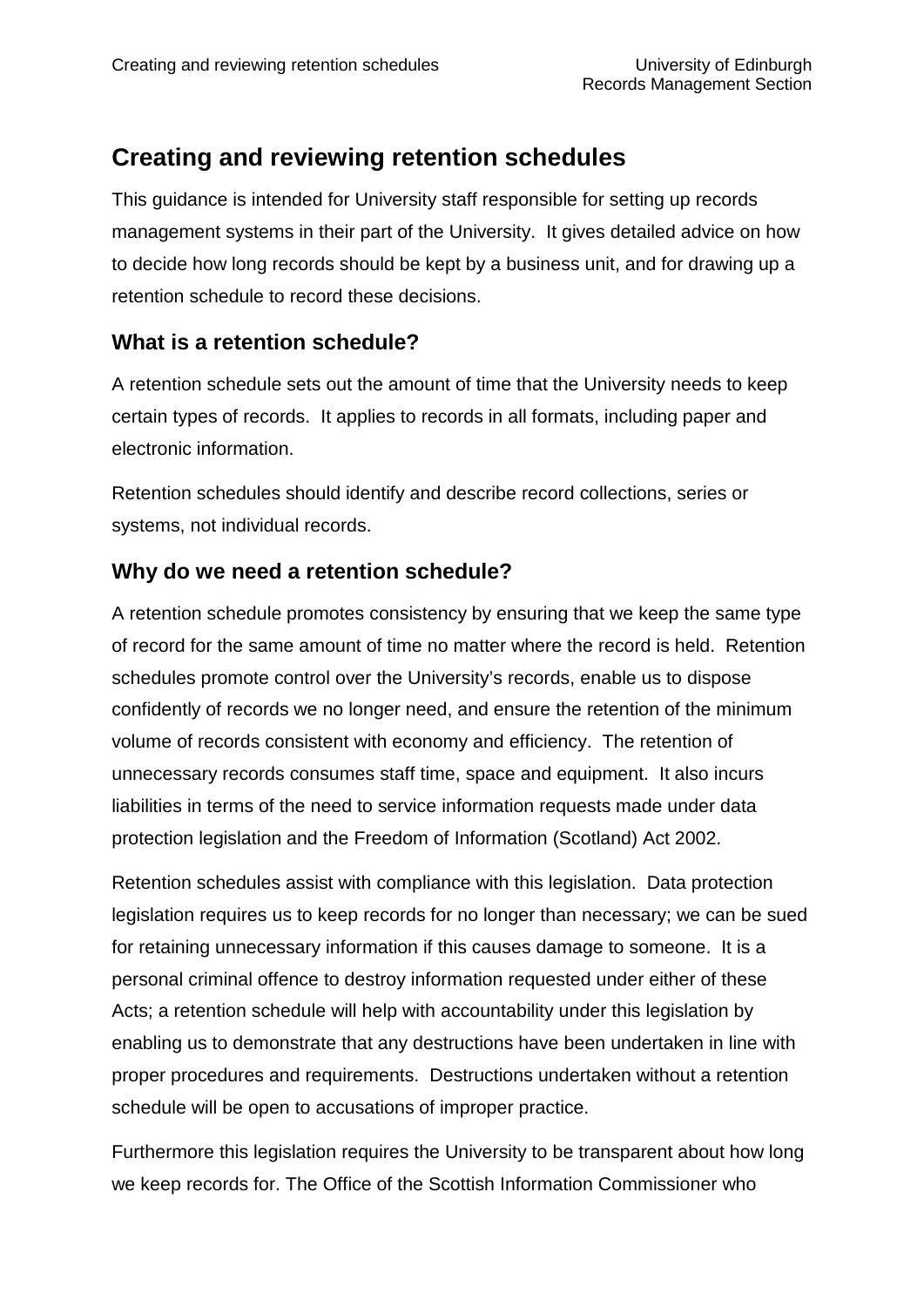regulate compliance with the Freedom of Information (Scotland) Act 2002 expect the University to publish retention schedules in accordance with our obligations to proactively publish information. In addition data protection legislation requires the University to be transparent and tell individuals how long we will keep information about them. Publishing retention schedules for personal data is one way we can do this.

The s 61 Code of Practice issued by the Scottish Executive under the Freedom of Information (Scotland) Act 2002 specifically requires organisations subject to freedom of information legislation to have retention schedules for all their records. Although compliance with this Code is not mandatory, it is seen as indicative of whether or not an organisation has complied with the legislation.

## **What information should be included in a retention schedule?**

A retention schedule should contain all the following elements:

- name of the operational area creating or holding the records concerned
- retention schedule version number
- reference numbers (where applicable) of the records
- descriptions of the records
- disposal decision either destroy, transfer to the University Archives, or, in exceptional circumstances, reconsider at a later (specified) date.
- timing of disposal a minimum period for which the records should be retained in the office, or in an off-site store before disposal action is undertaken
- event which triggers the disposal action
- dates on which the schedule was agreed and signed

Examples of retention schedules can be found on our website at:

[http://www.ed.ac.uk/records-management/records-management/staff](http://www.ed.ac.uk/records-management/records-management/staff-guidance/retention-schedules)[guidance/retention-schedules](http://www.ed.ac.uk/records-management/records-management/staff-guidance/retention-schedules)

## **Who compiles and maintains the retention schedule?**

It is the responsibility of each business unit to develop and implement retention schedules for the records it holds. This might be done by those responsible for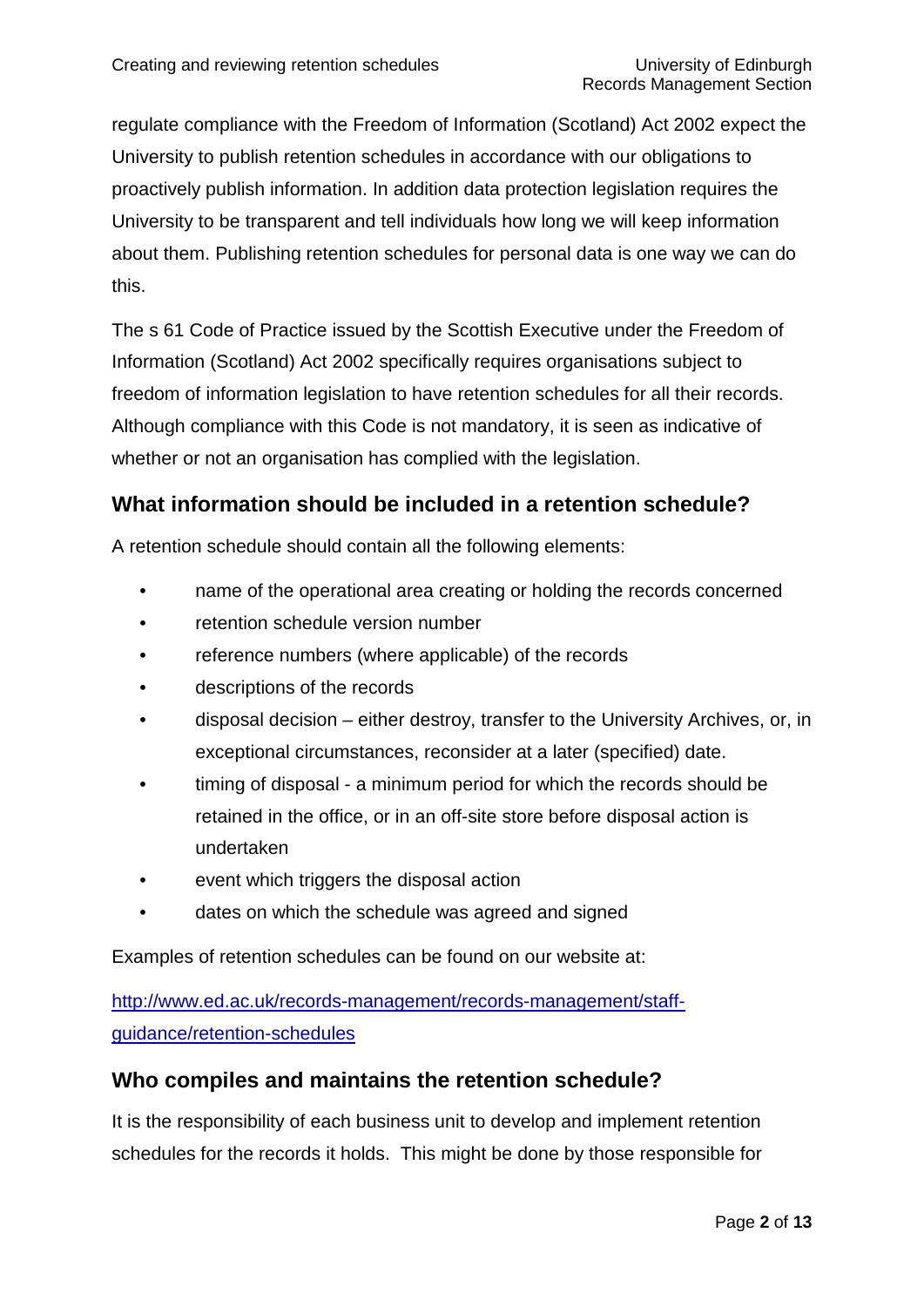carrying out the functions covered by the schedule, or by the nominated records officer for the area concerned. The University Records Management Section will provide guidance and advice to units to create generic retention schedules for common functions. However, it is the responsibility of each business unit to customise schedules for their own use.

## **How do I compile a retention schedule?**

There are six stages to the compilation of a retention schedule. (Figure 1 at the end of this document represents these diagrammatically).

#### **1. Find out what records you have**

This is a prerequisite for compiling a retention schedule. If you do not already have one, it is advisable to prepare an information map before starting work. This will tell you what records your area creates, and what they are used for. Confirm that the map covers all the uses of the records by all parts of the organisation, including use for accountability, audit and reference purposes.

If you do not have an information map, you must compile a list of all the different types of records in your business area. This list should include information about their provenance (who created them and for what purpose?), usage (which parts of the organisation have used them subsequently and why?) and content. You may be able to use a pre-existing file list as your starting point, but only if you are confident that records users and creators have followed it. In the absence of any pre-existing information, you will need to conduct a records survey to find out what records the business area holds. A retention schedule developed in this way will have a shorter serviceable life than one based on an information map. This is because it will be based on existing structures rather than functions, and will remain useable only as long as the organisational structure remains unchanged.

#### **2. Identify any duplicate or related records**

A record collection's relationship with other records can affect the value of the records to the University. When used in combination with other records the value of a collection may increase. Alternatively, the collection might duplicate or overlap with another collection of records in such a way that we only need to keep one of the collections e.g. an electronic and a paper set of committee minutes and papers, or a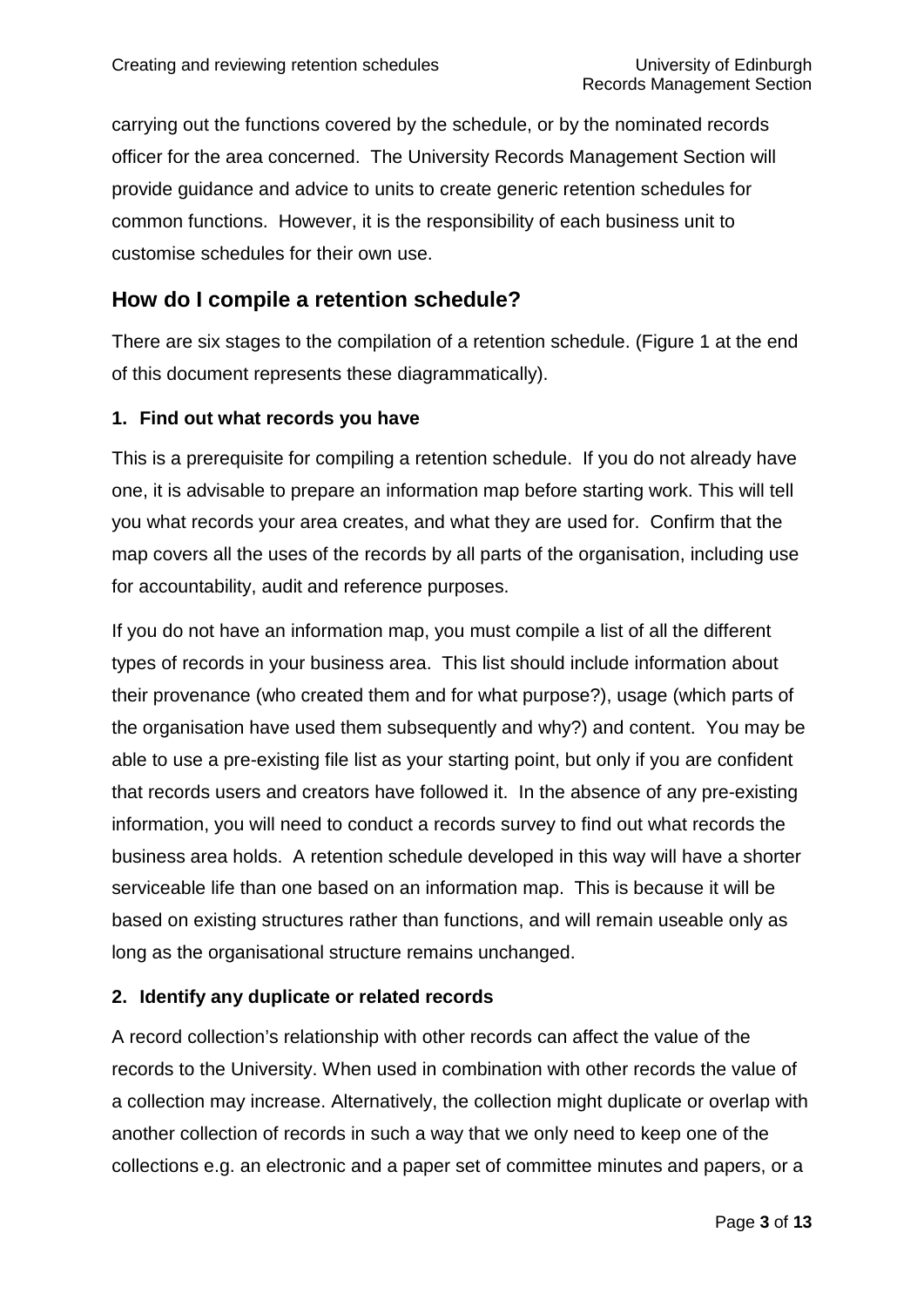collection of raw data and a report generated from it. If you have compiled an information map, this should help you to identify these relationships. You should ask:

- Are there any related records, in paper or electronic formats, which should be considered at the same time as these records?
- Are the records in this collection created (in whole or part) by information drawn from another source?
- Do the records in this collection contribute (in whole or part) to the information contained in records in another collection?

### **3. Find out if any legislation or regulations affect the retention of the records**

Some records are needed for legislative, legal or regulatory reasons. Examples of this are health and safety records, contractual record, examination records and financial records. The people creating the records concerned are most likely to know if there is a legislative or regulatory requirement to keep the records for a certain period of time.

Heriot Watt University has produced a list of some of these at:

[https://www.hw.ac.uk/services/heritage-information-governance/manage/records](https://www.hw.ac.uk/services/heritage-information-governance/manage/records-management-law.htm)[management-law.htm](https://www.hw.ac.uk/services/heritage-information-governance/manage/records-management-law.htm)

#### **4. Decide how long to keep the records**

In deciding how long to keep the records, you should consider their relationship with other records, the business (including legal and accountability) need for the records, the costs associated with keeping the records and their long-term research value. Figure 2 at the end of this document shows this process as a flow chart. 4a. Consider the relationship with other records

You should ask the following questions:

- I. Do these records support the interpretation and use of other records? If yes, you must consider both sets of records together to ensure that their retention periods are co-ordinated.
- II. Do these records duplicate other records, held within the business unit or elsewhere? If yes, you should decide which set is the official record. (For example, the chair or secretary of a committee will hold the official record set of its papers). The University only has a business need for one official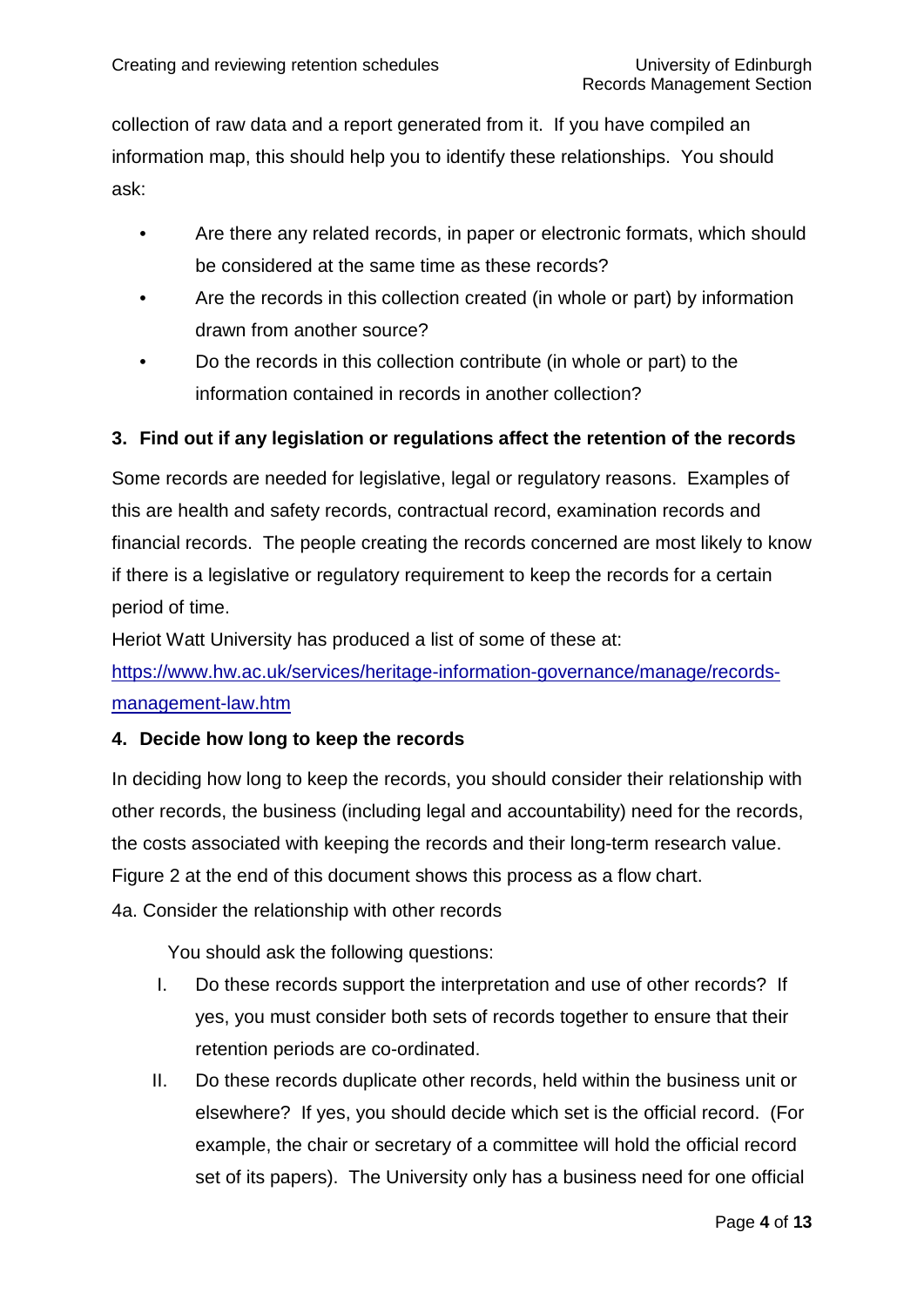record set. All others should be destroyed. (In some cases, business sections may decide to keep a duplicate set for a short time, for reasons of convenience. This might arise if you need to consult the records regularly and you do not have quick and easy access to the record set). Before destroying a duplicate set, it is advisable to consult with the 'owners' of the record set to confirm that they are aware of their responsibilities and have no gaps in their records.

- III. If these records are derived from a wider body of information, how much value do they add to the original information? Do we need to keep the wider information and these records or will one of the sets of information suffice?
- 4b. Consider the business need for, and long-term research value of, the records You should ask the following questions:
	- I. For how long will there be a continuing need for this information for current business processes?
	- II. For how long are these records needed to document the business process/ decisions taken/ actions carried out for future reference use?
	- III. For how long are these records needed to fulfil legislative, regulatory or financial requirements?
	- IV. For how long are these records needed for accountability purposes?

In a number of cases, the answer to these questions will rely on trigger points, such as, 'One year after graduation', 'Four months after the Board of Examiners' meeting'. It is important to choose a trigger point which you can implement. For example, there is no point in saying that records should be kept until an individual dies, if you have no reliable way of knowing whether or not they are alive. Instead, choose a trigger point based on the information you have about the individual; in this case 100th birthday might be a suitable trigger point.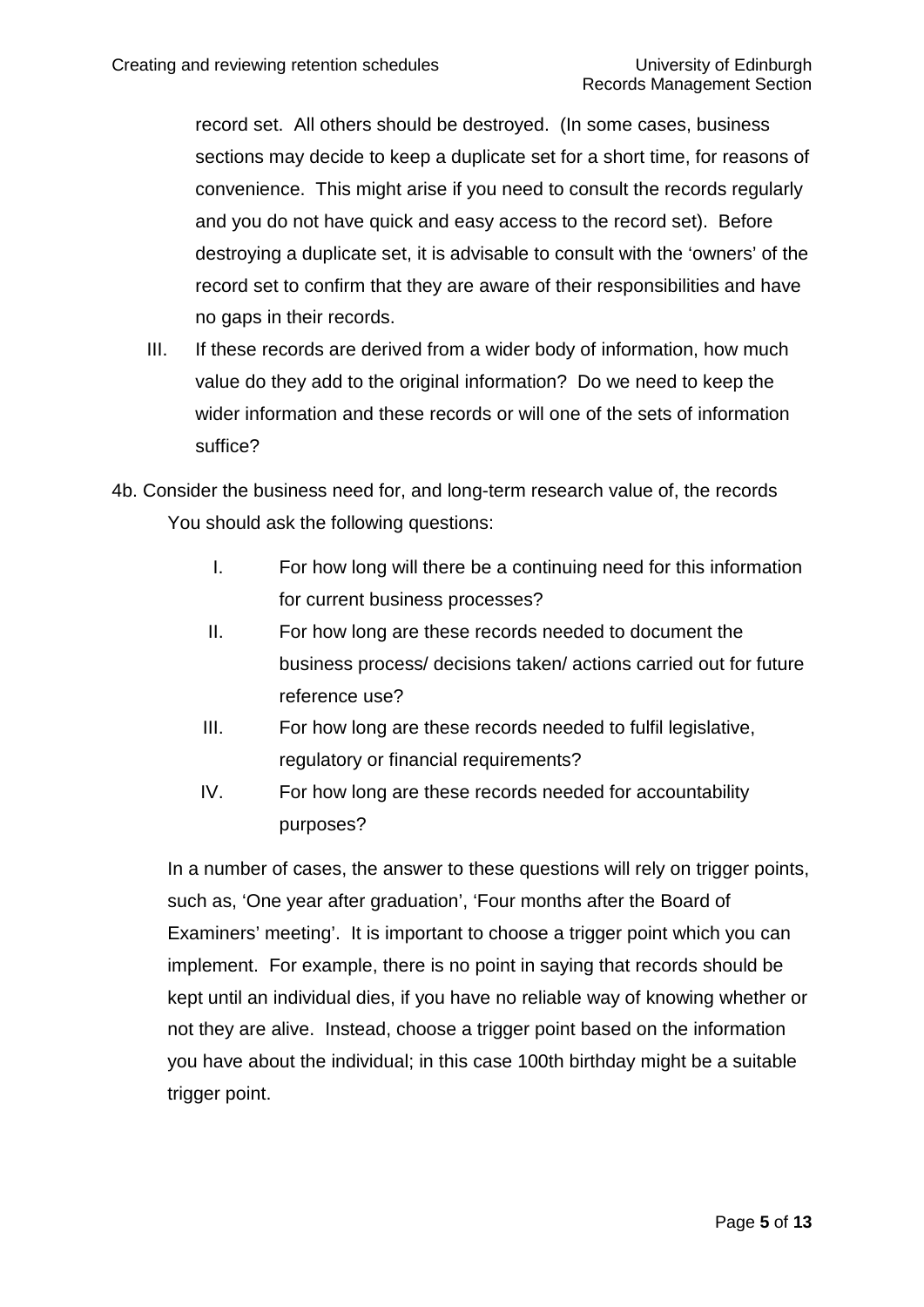4c. Implications of not having records versus the cost of keeping them

You need to consider the possible implications of not having the records, balanced against the cost of keeping the records. Every document retained represents a resource burden for the university, in terms of storage costs, administration, and freedom of information and data protection obligations.

4d. Consider if the records have a long-term research value for historical or other purposes.

Examples of records where this would apply include the final minutes and papers of official University committees, or background discussions and correspondence on matters where the University was an innovator. The University Archive collection policy and selection criteria give further information on the types of material that should be offered to the University Archives.

[http://www.ed.ac.uk/information-services/library-museum-](http://www.ed.ac.uk/information-services/library-museum-gallery/crc/about/collections-policies/special-collections-acquisitions)

[gallery/crc/about/collections-policies/special-collections-acquisitions](http://www.ed.ac.uk/information-services/library-museum-gallery/crc/about/collections-policies/special-collections-acquisitions)

The University Archives must be invited to comment on all draft retention schedules to ensure that all records of research value have been identified, and that no unnecessary records are marked for preservation in the University Archive.

These stages 4a to 4d can be represented in the following matrix:

|                                                                                | High | Medium | Low | Very |
|--------------------------------------------------------------------------------|------|--------|-----|------|
|                                                                                |      |        |     | Low  |
| How likely is it that we will need the records again<br>for business purposes? |      |        |     |      |
| How serious would the consequences be if we did<br>not have the records?       |      |        |     |      |
| How expensive is it to keep the records?                                       |      |        |     |      |
| What long-term research value do these records<br>have?                        |      |        |     |      |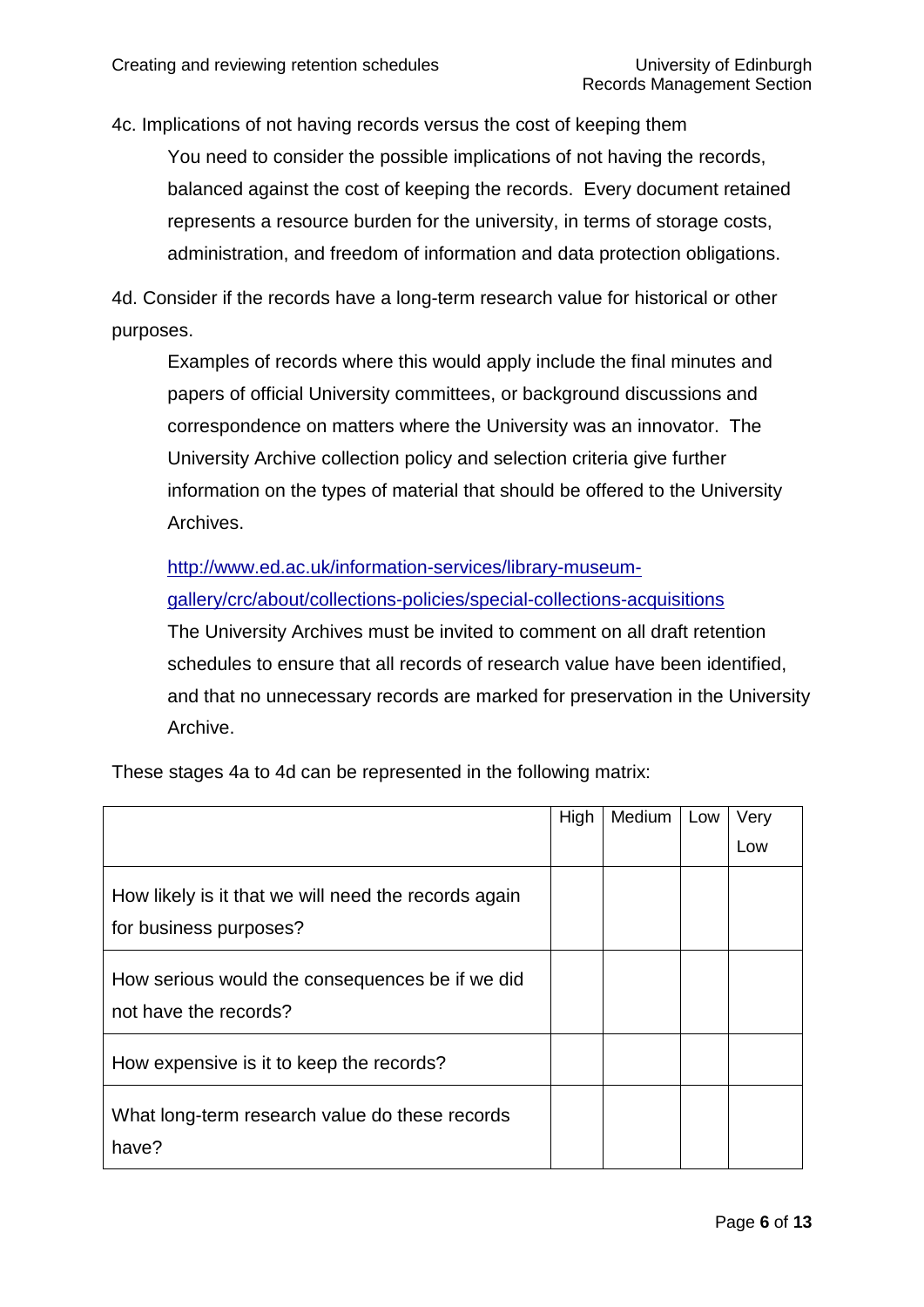This matrix will not provide a simple answer, but is intended to help you to balance the issues involved in deciding whether to keep the records. A medium or high response to the first two, or the last, questions is a strong indication that the records should be kept, provided that the resource implications are not too high. If a set of records is critical to the business of the organisation but the resource implications of keeping them are very high this collection will require careful consideration before fixing a retention period. Records consistently rated as low/very low are either not required for continuing business purposes or are likely to merit preservation for a short period e.g. 1-2 years. Annex A contains examples of records which can be destroyed after a very short retention period.

You can use this matrix to help you decide the retention period for records by considering how the answers to the questions would change over time. Possible retention periods to consider are, immediately after creation, after 6 months, after 1 year, after 2 years, after 5 years, after 10 years etc. You are unlikely to need to consider each of these periods for every record set.

### **5. Consultation**

In developing a retention schedule, it is important to involve as many users of the records as possible, usually by inviting them to comment on the work in progress. This is to ensure that the schedule is fully comprehensive and accommodates all uses of the records. Once you have compiled a draft retention schedule, it should be circulated for comment to all users or potential users of the records (or their representatives), the University Archives and the Records Management Section.

#### **6. Sign off**

The final retention schedule should be signed by the head of the business unit concerned. Once the schedule is agreed you should make it available online and provide the Records Management Section with a weblink to the schedule.

### How can I implement my retention schedule?

There is a close relationship between the retention schedule and your filing scheme. You should organise your records and filing structure so that it is possible to carry out the disposal instructions given in the retention schedule and to aid the efficiency of this process. This means that you need to ensure that your metadata (usually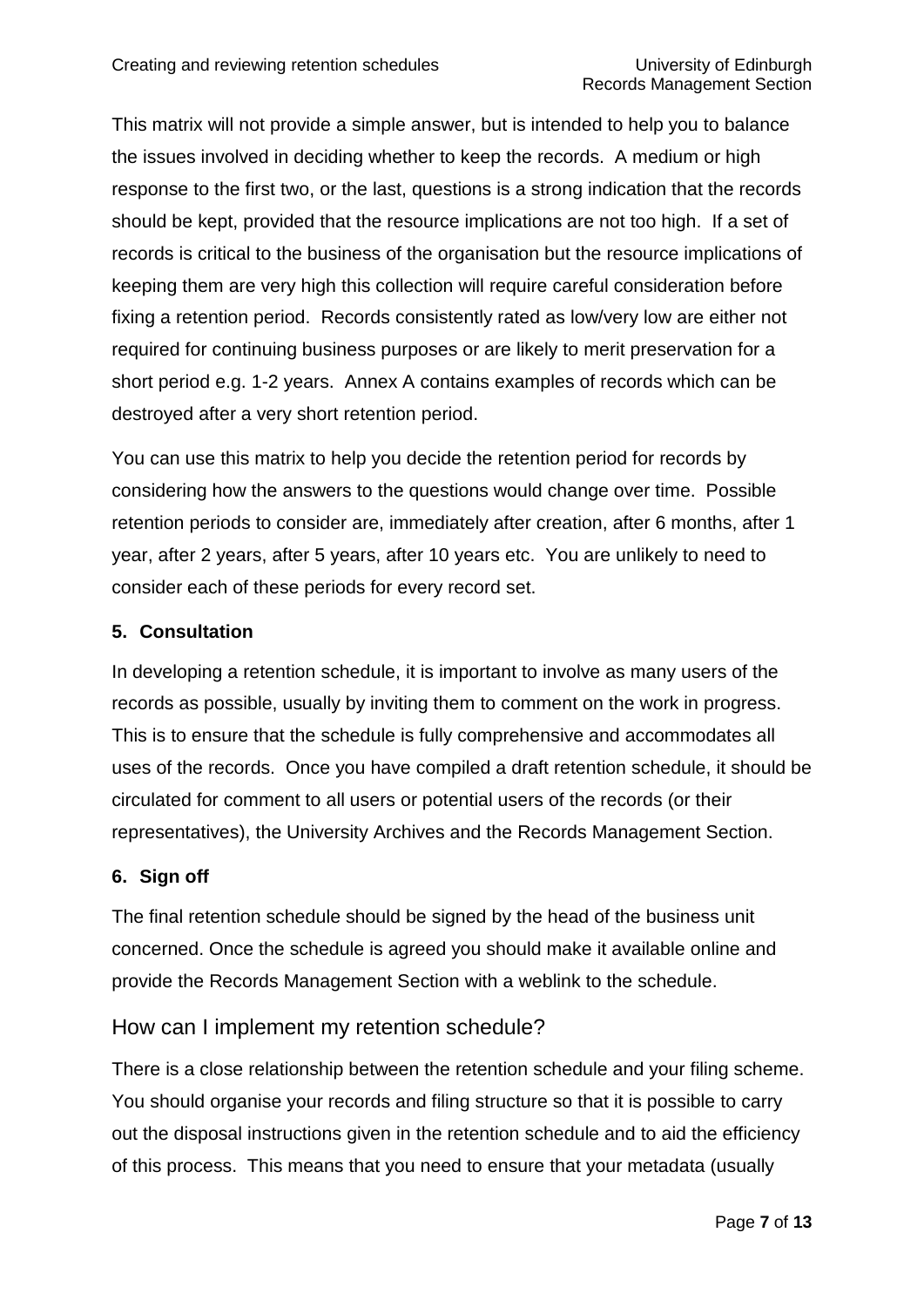contained in the inventory) includes information required for trigger points, and that each file should contain information with similar retention periods. For example, if it is decided to destroy personnel records when a person reaches their 100th birthday, the file title or the metadata about the file should include the date of the 100th birthday so that files due for destruction can be readily identified. If the requirement is to destroy parts of a student record one year after the student has left the University, it is advisable to keep together in one file all those items due for destruction at one year. Weeding individual papers from a file is inefficient and should be discouraged at all times.

You are responsible for ensuring that disposal action is undertaken at the prescribed periods and in a manner commensurate with the sensitivity of the material. Before destroying any material, it is advisable to confirm the destruction with the business section concerned as the business need for the material may have changed since the retention schedule was drawn up, or particular circumstances, such as a lawsuit, may require some of the records to be kept for longer than usual. If you receive consistent feedback that the retention period for a particular set of records is too short, then this should trigger a revision to the schedule.

You must not destroy any records which are currently the subject of a data protection or a freedom of information request until the response to the request is complete.

### How do I maintain a retention schedule?

Organisations change over time, and for a retention schedule to remain of value it must be kept up to date. It is advisable to review schedules every five years to confirm that they are still relevant. Issues to consider are:

- 1. Have the functions changed since the schedule was compiled?
- 2. Have the processes changed?
- 3. Has the information generated and used changed?
- 4. Has the regulatory or legislative framework changed?
- 5. Is the pattern of usage of these records in line with their retention period?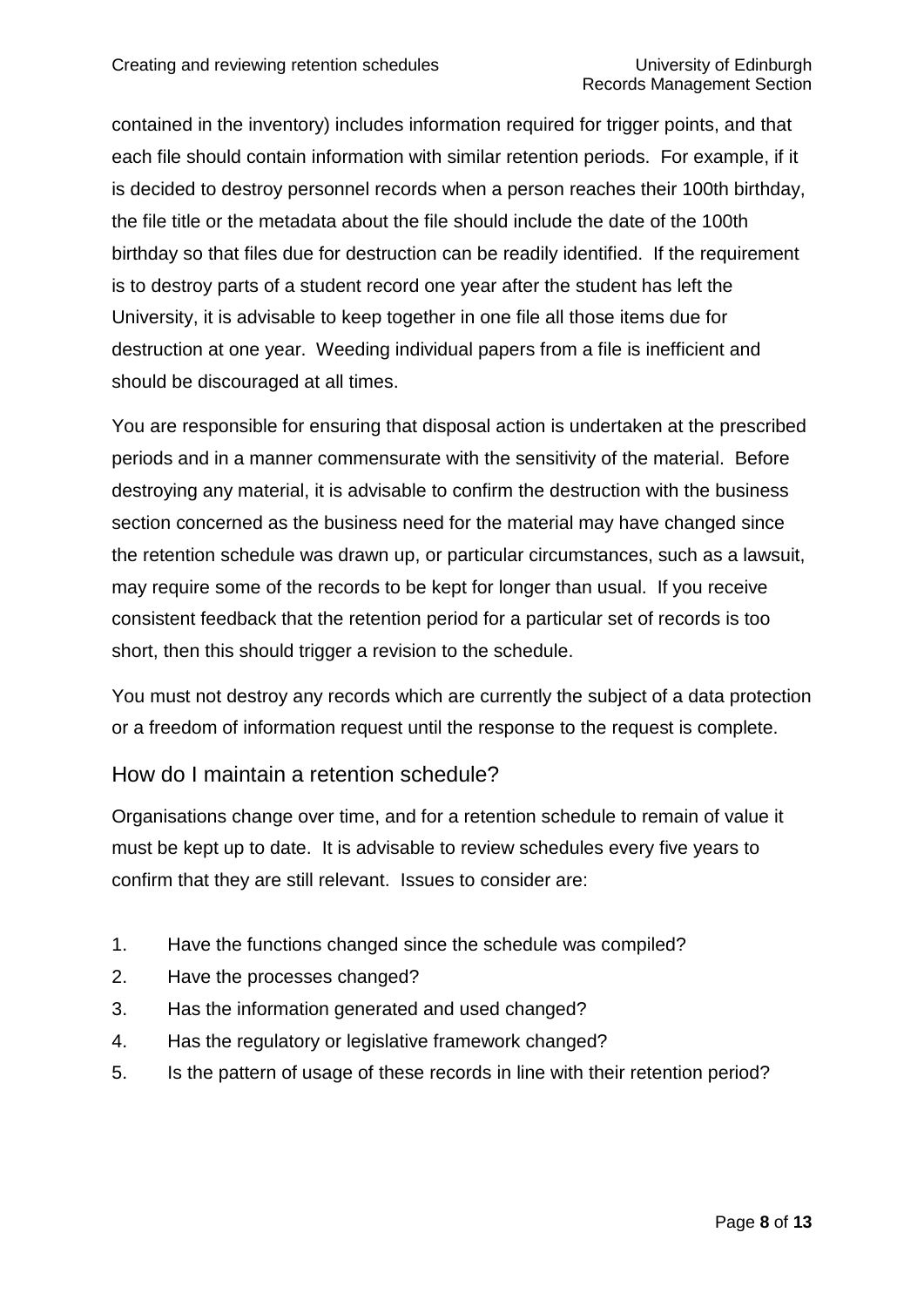This programme of review is intended to identify changes which might otherwise have been overlooked. It is not intended to replace ad hoc updates made to the retention schedule as and when change occurs.

## What help is available?

The University Records Management Section provides advice, guidance and training on data protection, records management and freedom of information issues. Although we cannot develop and maintain your retention schedule for you, we can provide training on developing a retention schedule, facilitate workshops to help you develop your retention schedule, give you detailed advice on work in progress and serve as expert advisers on records management project boards. We are also working with relevant business areas to develop generic retention schedules for common University functions.

These retention schedules are available at:

# [http://www.ed.ac.uk/records-management/records-management/staff](http://www.ed.ac.uk/records-management/records-management/staff-guidance/retention-schedules)[guidance/retention-schedules](http://www.ed.ac.uk/records-management/records-management/staff-guidance/retention-schedules)

The Joint Information Systems Committee (JISC) has prepared a high-level retention schedule for the functions and activities of universities. This can use as the starting point for deciding the retention periods of our records but requires considerable customisation. It can be found at:

#### <http://bcs.jiscinfonet.ac.uk/he/default.asp>

The National Archives have prepared model retention schedules for common types of government records, including buildings, personnel, finance, health and safety, projects, press and publicity, complaints, contracts, internal audit and information management records. Although the recommended retention periods are for government records rather than University ones, these schedules are a useful source of precedents. They can be found at:

[http://www.nationalarchives.gov.uk/information-management/browse-guidance](http://www.nationalarchives.gov.uk/information-management/browse-guidance-standards/?letter=r&keyword=retention)[standards/?letter=r&keyword=retention](http://www.nationalarchives.gov.uk/information-management/browse-guidance-standards/?letter=r&keyword=retention)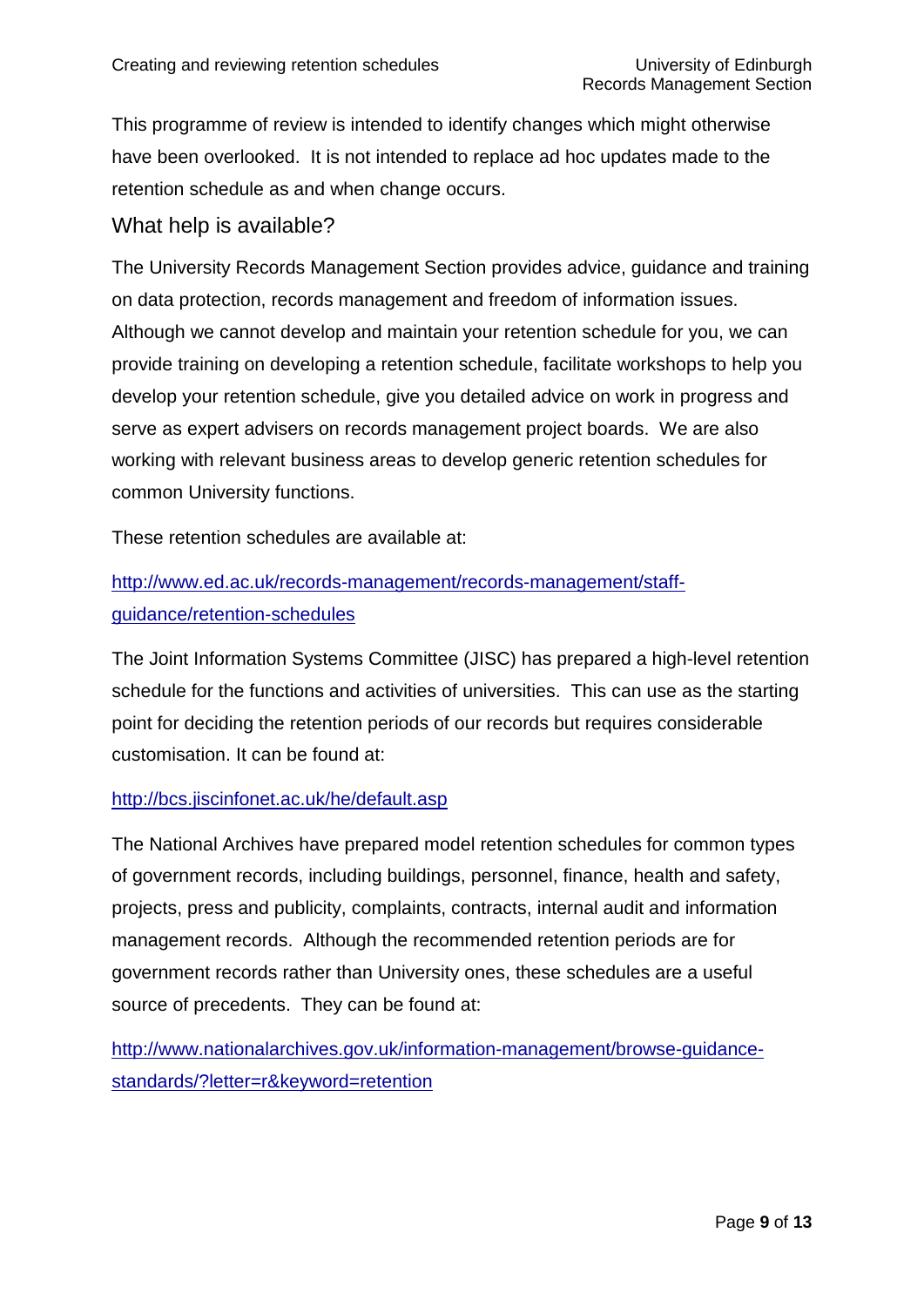## About this guidance

| Version control | Author/editor        | Date          | Edits made             |
|-----------------|----------------------|---------------|------------------------|
| 9               | <b>Claire Friend</b> | March 2018    | <b>Reformatted for</b> |
|                 |                      |               | accessibility.         |
| 8               | Sara Cranston        | December 2016 | Clarified role of      |
|                 |                      |               | <b>Records</b>         |
|                 |                      |               | Management             |
|                 |                      |               | Section                |
| 7               | Sara Cranston        | December 2016 | Reformatted.           |
|                 |                      |               | Updated links.         |
|                 |                      |               | Added                  |
|                 |                      |               | requirement to         |
|                 |                      |               | publish                |
|                 |                      |               | schedules, Minor       |
|                 |                      |               | textual                |
|                 |                      |               | amendments             |

If you require the guidance in an alternative format, please contact Records Management: [recordsmanagement@ed.ac.uk](mailto:recordsmanagement@ed.ac.uk) or 0131 651 4099.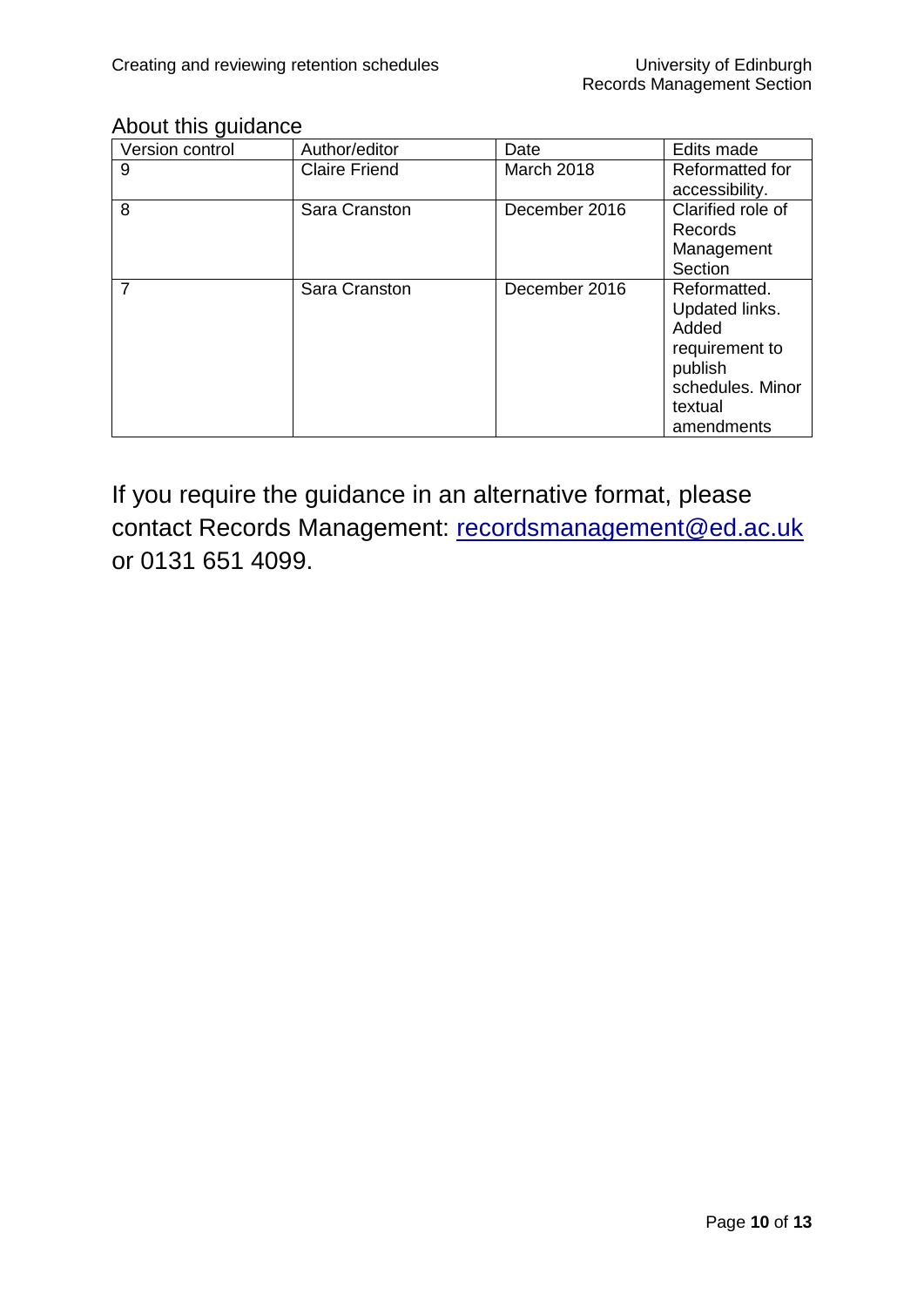# Annex A: Examples of records which may be routinely

## destroyed

As a rule, the following types of records have no significant operational, informational or evidential value. They can therefore be destroyed as soon as they have served their primary purpose.

- Announcements and notices of meetings and other events, and notifications of acceptance or apologies.
- Requests for stock information such as maps and travel directions, brochures etc.
- Requests for, and confirmations of, reservations for internal services (e.g. meeting rooms, car parking spaces, pool cars) where no internal charges are made.
- Transmission documents: letters, FAX cover sheets, e-mail messages, routing slips, compliments slips and similar items which accompany documents but do not add any value to them.
- Message slips.
- Superseded address lists, distribution lists etc.
- Duplicate documents such as:
	- o 'CC' and 'FYI' copies,
	- o unaltered drafts,
	- o 'Day Files' (chronological copies of correspondence),
- Personal diaries, address books etc.
- Working papers, where the results have been written into an official document and which are not required to support it.
- Published or reference materials received from other parts of the institution or from vendors or other external organisations which require no action and are not needed for 'record' purposes, e.g. trade magazines, vendor catalogues, flyers, newsletters.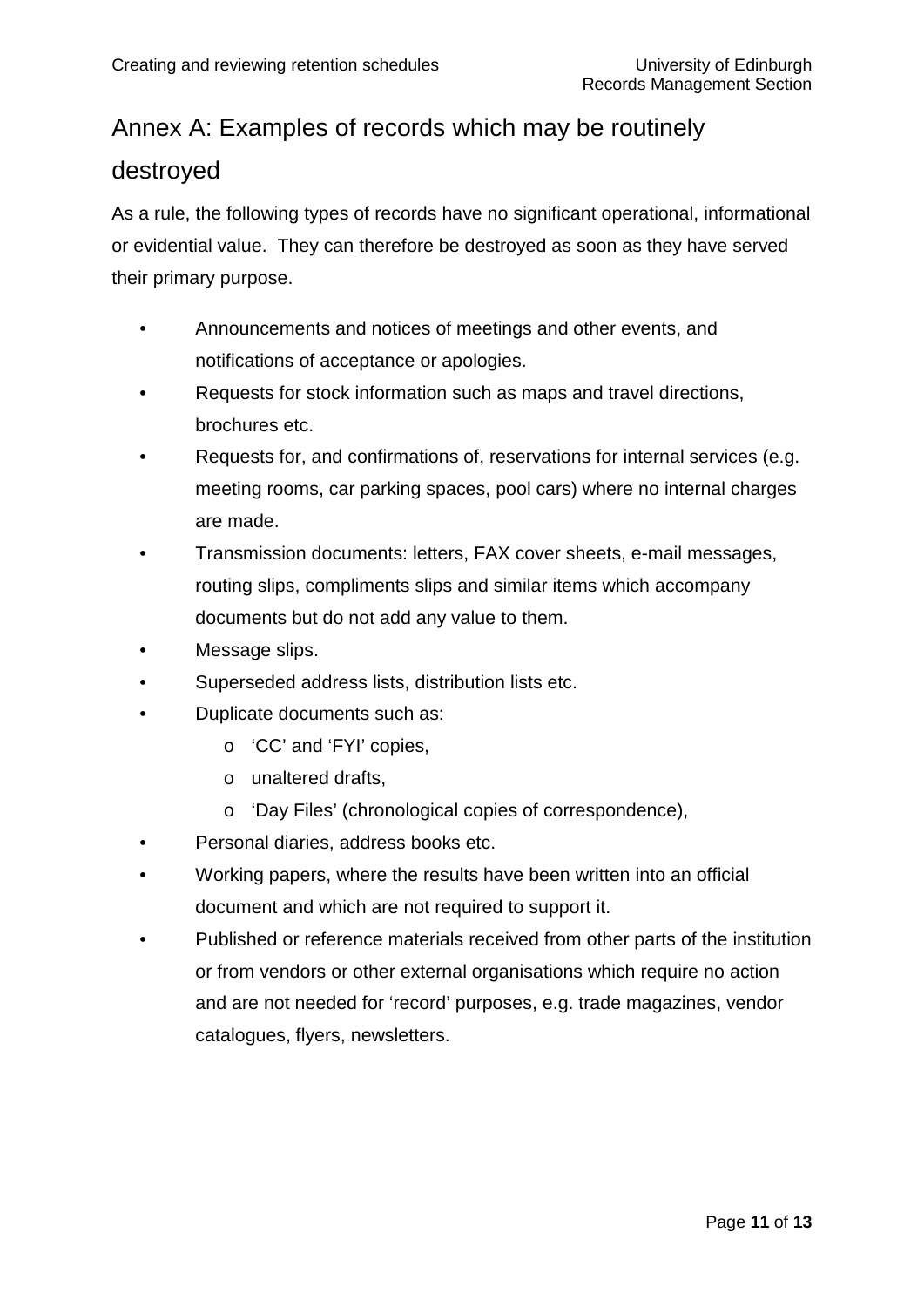

# Figure 1: Retention scheduling process